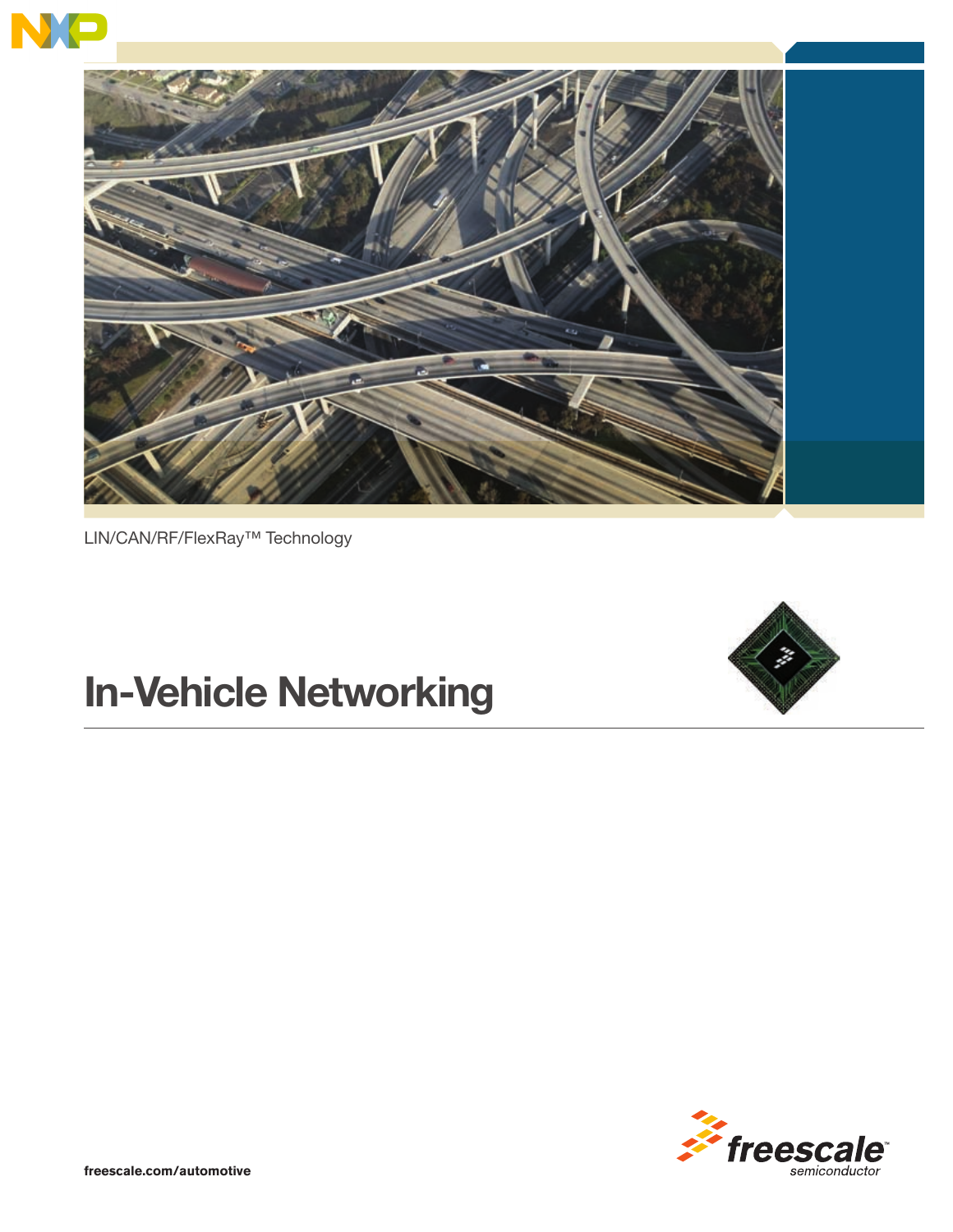## **In-Vehicle Networking**

As an industry leader in automotive solutions, Freescale Semiconductor has greatly contributed to in-vehicle networking by founding standards bodies, offering an extensive portfolio of products to our customers and driving the development of next-generation products. In the late 1990s, Freescale was the only semiconductor manufacturer to be a founding member of the Local Interconnect Network (LIN) Consortium. In September 2000, Freescale was one of only two semiconductor manufacturers to be founding members of the FlexRay™ Consortium.

| LIN/<br><b>SAE</b> | Low-speed, single-master, multiple-slave serial networking protocol. The LIN<br>master node typically connects the LIN network with higher-level networks. |                                                                                                                                                        |  |
|--------------------|------------------------------------------------------------------------------------------------------------------------------------------------------------|--------------------------------------------------------------------------------------------------------------------------------------------------------|--|
| <b>J2602</b>       | Speed:                                                                                                                                                     | Max. 20 Kbps                                                                                                                                           |  |
|                    | Applications:                                                                                                                                              | Door Locks, Climate Control, Seat Belts, Sunroof, Lighting,<br>Window Lift, Mirror Control                                                             |  |
| <b>CAN</b>         | Multi-master asynchronous serial network protocol for high reliability<br>control applications                                                             |                                                                                                                                                        |  |
|                    | Speed:                                                                                                                                                     | Max. 1 Mbps                                                                                                                                            |  |
|                    | Applications:                                                                                                                                              | Body Systems, Engine Management, Transmission                                                                                                          |  |
| FlexRay            | Next-generation, deterministic and fault-tolerant network protocol to enable<br>high-bandwidth, safety-critical applications                               |                                                                                                                                                        |  |
|                    | Speed:                                                                                                                                                     | Max. 10 Mbps per channel (dual channel)                                                                                                                |  |
|                    | Applications:                                                                                                                                              | Drive-by-Wire, Brake-by-Wire, Advanced Safety and<br>Collision Avoidance Systems, Steer-by-Wire, Stability<br>Control, Camera-Based Monitoring Systems |  |
| RF                 | Radio frequency transmission, on/off keying or frequency shift keying modulation                                                                           |                                                                                                                                                        |  |
|                    | Frequency:                                                                                                                                                 | 304 MHz to 915 MHz                                                                                                                                     |  |
|                    |                                                                                                                                                            |                                                                                                                                                        |  |

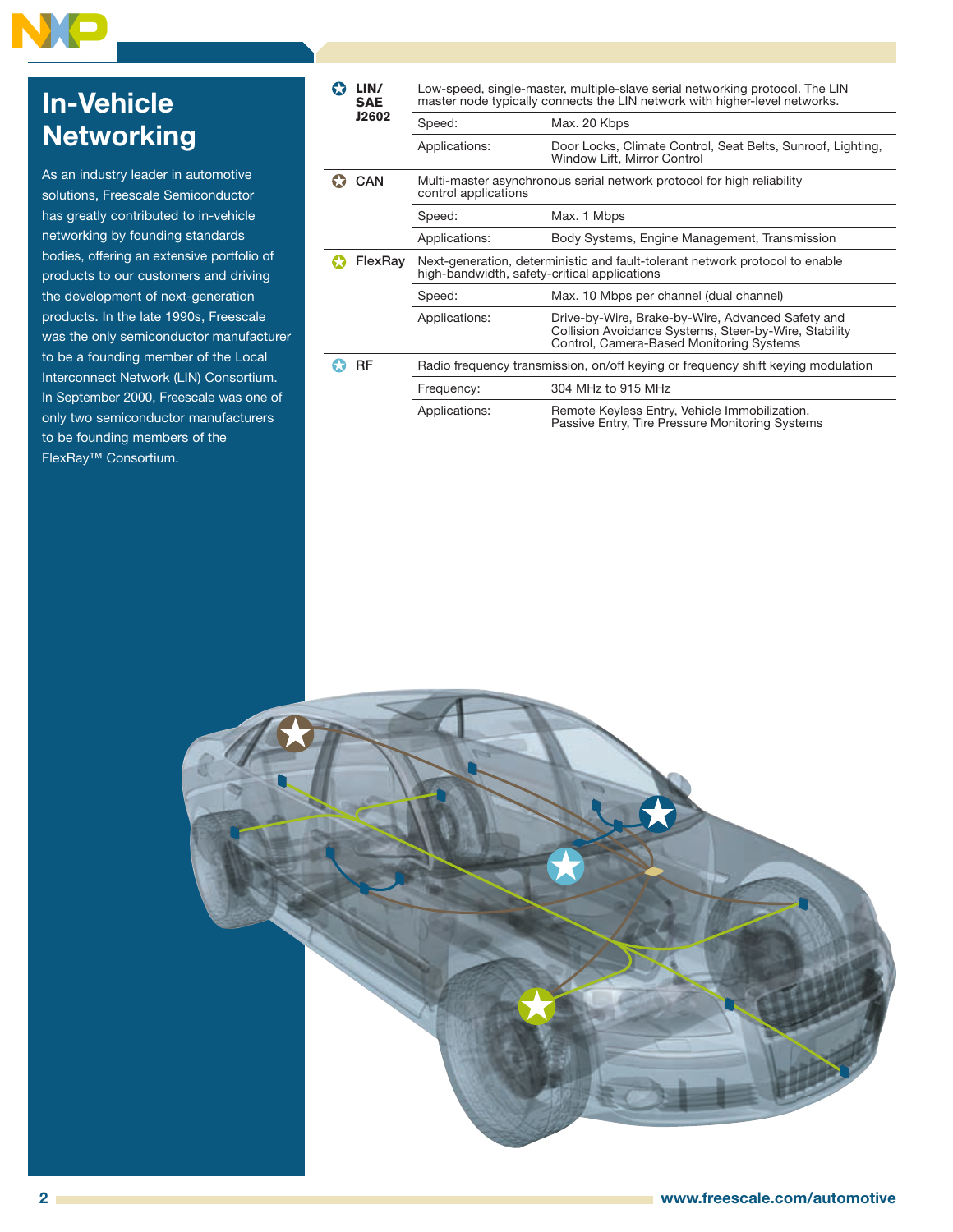

#### **In-Vehicle Network Example**



#### **Freescale Example of Total Vehicle Networking Solution**



The expansion of in-vehicle networking provides many system-level benefits over previous mechanical means, including:

- Fewer wires required for each function, which reduces the size of the wiring harness and improves system cost, weight, reliability, serviceability and installation time
- Additional functions can be added by making software changes, allowing greater vehicle content flexibility
- Common sensor data available on the network so it can be shared, eliminating the need for multiple sensors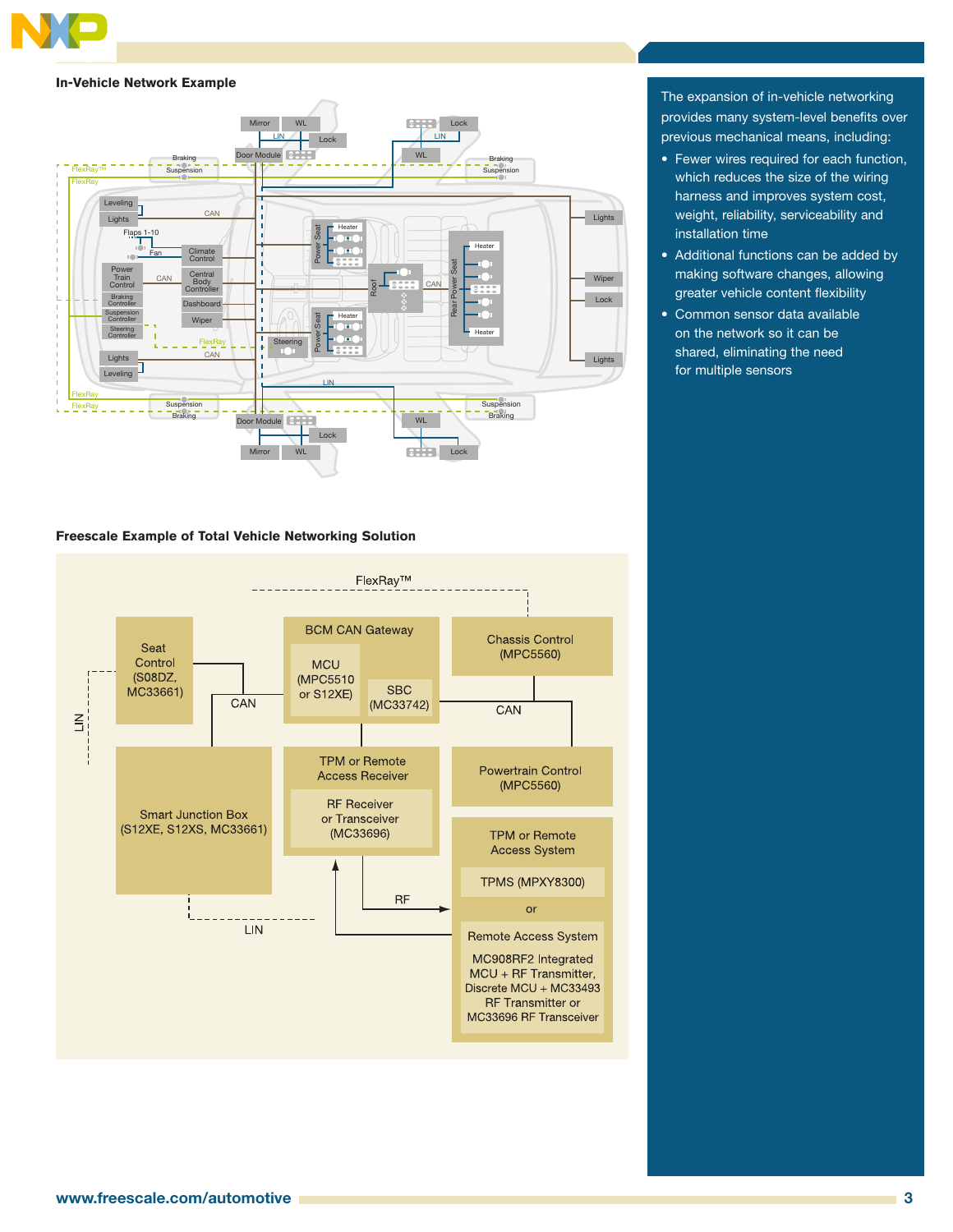### **LIN/SAE J2602**

LIN is a universal asynchronous receiver-transmitter (UART)-based, single-master, multiple-slave networking architecture originally developed for automotive sensor and actuator networking applications. LIN provides a cost-effective networking option for connecting motors, switches, sensors and lamps in the vehicle. The LIN master node extends the communication benefits of in-vehicle networking all the way to the individual sensors and actuators by connecting LIN with higher-level networks, such as the controller area network (CAN). For a complete description of how LIN works, please visit **www.freescale.com/automotive**.

#### **Key Benefits**

- Enables effective communication for sensors and actuators where the bandwidth and versatility of CAN is not required
- Complements CAN as a cost-effective sub-network
- Synchronization mechanism means no quartz oscillator required at slaves
- The LIN protocol can be generated by standard asynchronous communication interfaces (SCI, UART)—no specific hardware required
- No protocol license fee

#### **Typical LIN Applications**

| 63 | Steering Wheel: | Cruise Control, Wiper, Turning Light, Climate Control, Radio                                                              |  |
|----|-----------------|---------------------------------------------------------------------------------------------------------------------------|--|
| A  | Roof:           | Rain Sensor, Light Sensor, Light Control, Sun Roof                                                                        |  |
| 63 | Engine/Climate: | Sensors, Small Motors, Control Panel (Climate)                                                                            |  |
| ₩  | Door/Seat:      | Mirror, Central ECU, Mirror Switch, Window Lift, Door Lock,<br>Seat Position Motors, Occupant Sensors, Seat Control Panel |  |

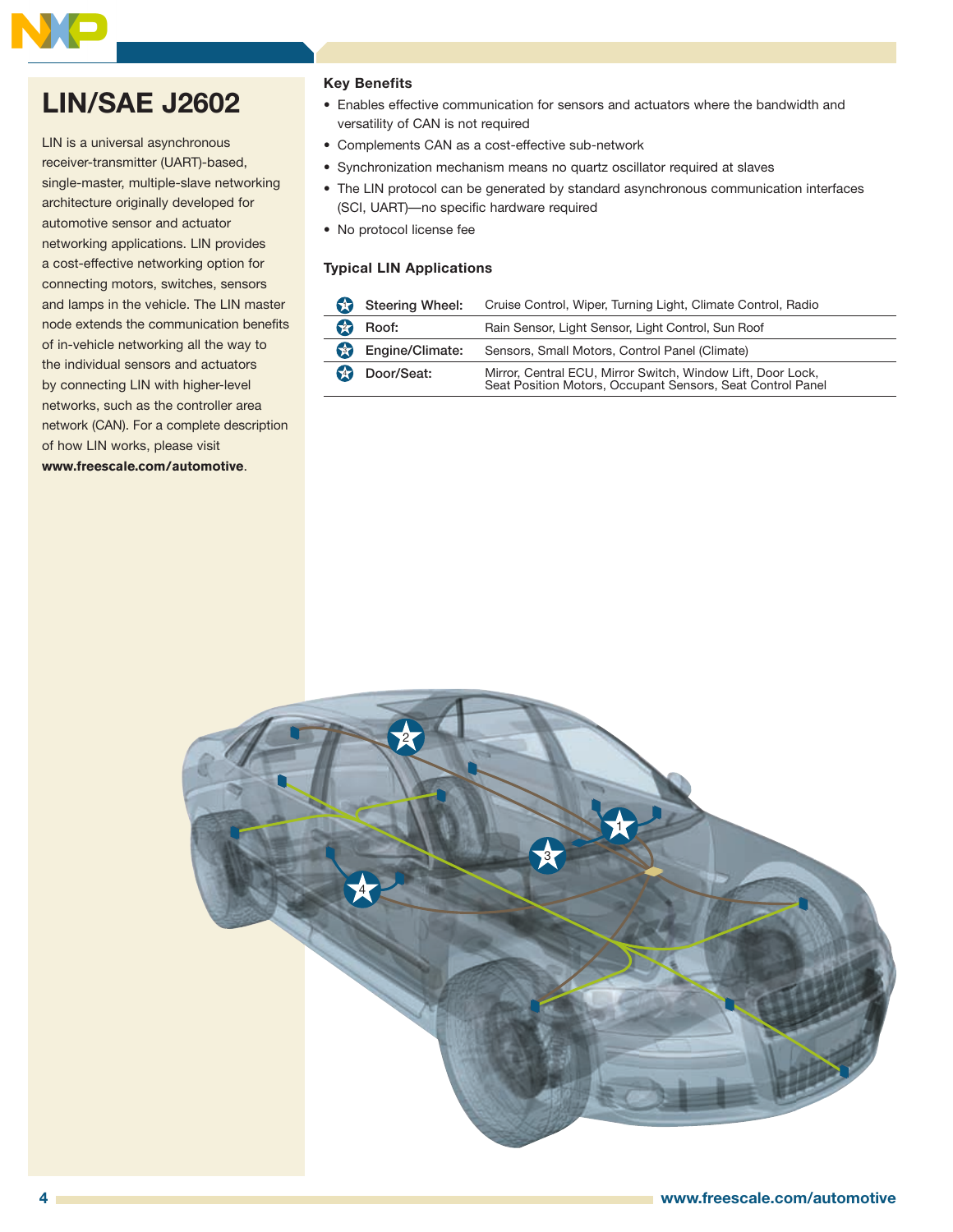

#### **Freescale's Complete Portfolio of LIN Products**

| <b>Microcontrollers</b>    | Freescale microcontrollers support LIN. Optimized LIN solutions<br>include: XGATE coprocessor on S12(X) products, a combination<br>of enhanced direct memory access (eDMA) + enhanced SCI<br>(eSCI) on the MPC5500 family and SLIC on HC08/S08 MCUs. |  |
|----------------------------|------------------------------------------------------------------------------------------------------------------------------------------------------------------------------------------------------------------------------------------------------|--|
| System Base Chip (SBC)     | Monolithic IC combining many functions found in standard<br>microcontroller based systems, such as power management,<br>communication interface, system protection and diagnostics                                                                   |  |
| <b>LIN Enhanced</b>        | Physical layer component dedicated to automotive LIN                                                                                                                                                                                                 |  |
| <b>Physical Interface</b>  | sub-bus applications (MC33661)                                                                                                                                                                                                                       |  |
| System in a Package (SiP)  | Embedded microcontroller and power management in a                                                                                                                                                                                                   |  |
| or Intelligent Distributed | single package, providing a highly integrated slave node solution for space-constrained areas, such as seats and                                                                                                                                     |  |
| Control (IDC) solutions    | door modules (MM908E624)                                                                                                                                                                                                                             |  |

#### **Slave LIN Interface Controller (SLIC) Enables Higher Integration**

Freescale offers an exceptional embedded SLIC module that automates LIN message handling to help increase performance while reducing development time and cost. It allows you to devote more CPU to the application and gives you the ability to use ROM devices or state machines.

SLIC helps increase performance in several ways. True auto-synchronization and auto-bauding find LIN frames and automatically adjust the baud rate without CPU intervention. SLIC reduces interrupt processing up to 83 percent over UART solutions with only two interrupts for any message. This makes it possible to use SYNCH data from messages to trim the oscillator. SLIC also eliminates many steps normally required by UART solutions (trim oscillator, detect break, measure sync signal, adjust baud rate, calculate and verify checksum, handle individual data bytes, detect errors and more).

SLIC helps reduce development time by eliminating message processing steps, simplifying and minimizing driver code to as small as 120 bytes (refer to Freescale's Application Note AN2633). Minimized driver code translates into shortened debug and development time, which enables you to use your engineering time to debug the application rather than LIN communication.

SLIC helps reduce cost by using only one software driver to handle any LIN speed on any LIN bus. This allows significant code reuse for many applications, regardless of LIN bus speed. No reprogramming is required to change bus speeds, which equates to fewer part numbers to track and stock. High-speed (up to 120 Kbps) end-of-line programming through LIN allows faster module manufacturing times and field reprogrammability. Also, smaller driver code means less flash is required for LIN communication, resulting in more flash available to use for product applications. SLIC does not require oscillator trimming, unlike UART, which simplifies the design.

SLIC emphasizes hardware as an alternative to software message processing and exemplifies Freescale's technical leadership in LIN communication innovation.

#### **Intelligent Distributed Control Solutions**

The Freescale MM908E6xx family is a highly integrated System in a Package (SiP) solution that includes an HC08 high-performance microcontroller with a SMARTMOS™ analog control IC packaged in a 54-lead small-outline integrated circuit (SOIC). These solutions allow for a very small footprint and simple PCB design. The IDC solutions will replace many discrete ICs, reducing complexity, improving quality and decreasing manufacturing and logistics costs.

#### **History**

Automotive networking has always relied on standardized serial communications hardware, but it was rarely compatible. In the late 1990s, the LIN Consortium was founded by five European automakers, Volcano Automotive Group and Freescale (at the time Motorola) to solve this problem. The first fully implemented version of the new LIN specification was published in November 2002 as LIN version 1.3. In September 2003, version 2.0 was introduced to expand configuration capabilities and make provisions for significant additional diagnostics features and tool interfaces.

Some North American automakers were concerned about the rising complexity and lack of direct North American representation in the LIN Consortium. As a result of their concerns, a Society of American Engineers (SAE) task force, which was part of the committee that standardizes vehicle networking, was formed to help ensure LIN 2.0 was suitable for global implementation. Although a full consensus was never reached, the task force published the SAE J2602 Recommended Practice for LIN Networks document, which seeks to fully specify ambiguities and optional features of the LIN 2.0 specification.

Since the SAE J2602 recommended practice is still based upon LIN 2.0 and the protocol and physical layer specifications are fundamentally the same, many of the generic MCU-based hardware solutions can work on either type of network.



Freescale Semiconductor and LIN—As the only semiconductor manufacturer on the steering committee of the of the LIN Consortium, Freescale Semiconductor has the industry's most advanced range of devices, components, software, tools and support available.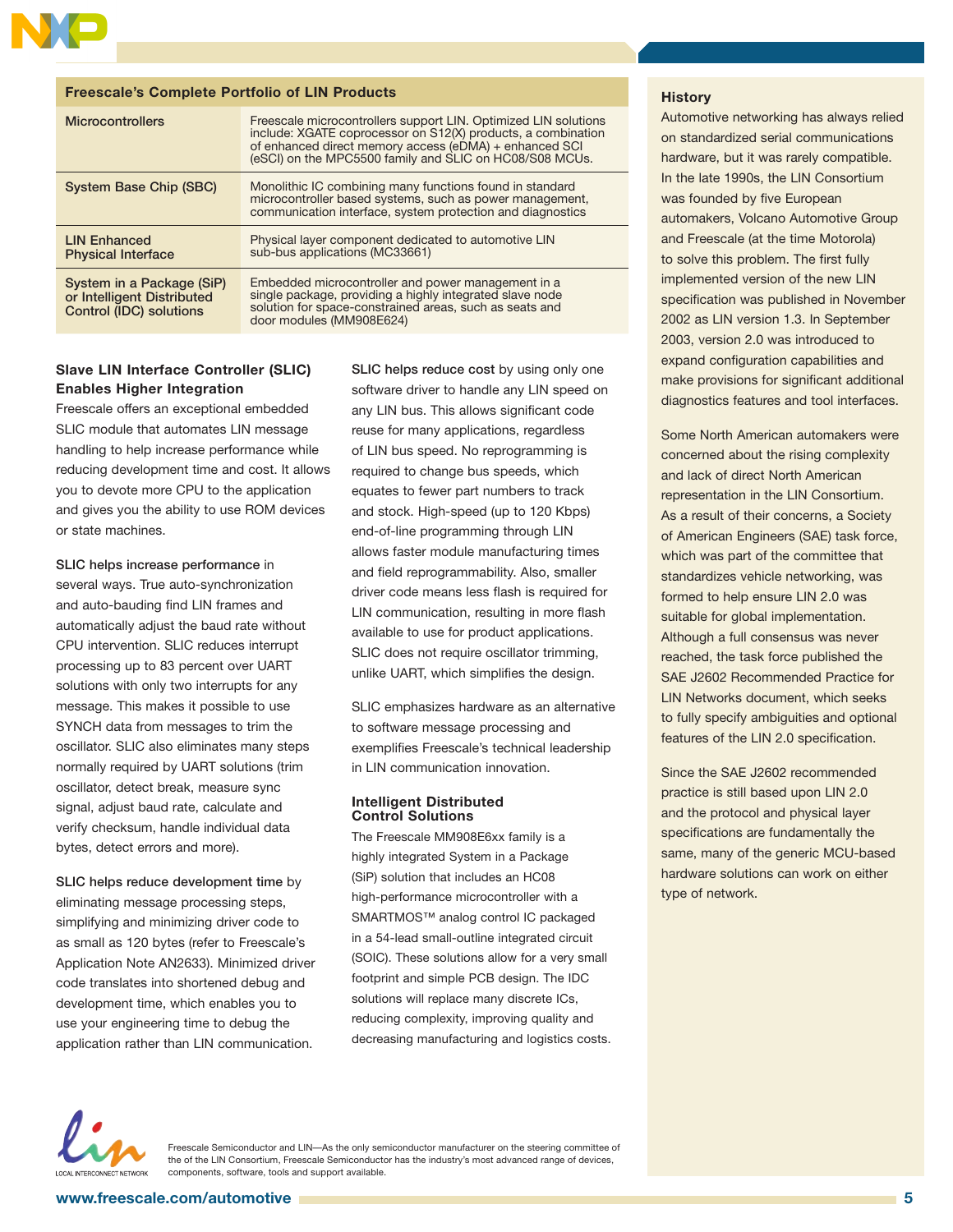

### **CAN**

CAN is an asynchronous serial bus network that connects devices, sensors and actuators in a system or sub-system for control applications. This multi-master communication protocol, first developed by Robert Bosch GmbH in 1986, was designed for automotive applications needing data rates of up to 1 Mbps and high levels of data integrity. Beyond automotive applications, the CAN protocol is being used as a generic embedded communication system for microcontrollers as well as a standardized communication network for industrial control systems.

The Bosch CAN specification does not dictate physical layer specifications for implementing CAN networks. These physical layers specify certain characteristics of the CAN network, such as electrical voltage levels, signaling schemes, wiring impedance, maximum baud rates and more. Over the course of the last decade, two major physical layer designs have come forward to become the basic physical layer specifications used in most CAN applications. They

both communicate using a differential voltage on a pair of wires and are commonly referred to as high-speed (ISO 11898-2, SAE J2284) and low-speed CAN (ISO 11898-3). High-speed CAN networks allow transfer rates up to 1 Mbps. Low-speed/fault-tolerant CAN networks can communicate with devices at rates of up to 125 Kbps. In addition, low-speed CAN offers the ability for CAN data traffic to continue in the event of a wiring fault.

#### **Key Benefits**

- The automotive networking standard protocol
- Provides plentiful and proven Freescale CAN products and tools
- Freescale offers 8-, 16- and 32-bit microcontrollers with integrated CAN
- Provides connectivity and increased integration using Freescale SMARTMOS, CAN physical layers and system basis chips (SBCs)
- Freescale MSCAN is the most pervasive CAN controller architecture in automotive controllers

#### **Typical CAN Applications**

| $\bigoplus$   | Safety:     | Passenger Occupant Detection, Electronic Parking Brake                                                                       |  |
|---------------|-------------|------------------------------------------------------------------------------------------------------------------------------|--|
| $\rightarrow$ |             | Body Control: Motor Control; Power Door, Sunroof and Lift Gate; HVAC; Low-End Body<br>Controller (Lighting, Network Control) |  |
| $\rightarrow$ | Chassis:    | Motor Control, Watchdog                                                                                                      |  |
| $\bigoplus$   | Powertrain: | Vacuum Leak Detection, Electronic Throttle Control, Watchdog                                                                 |  |

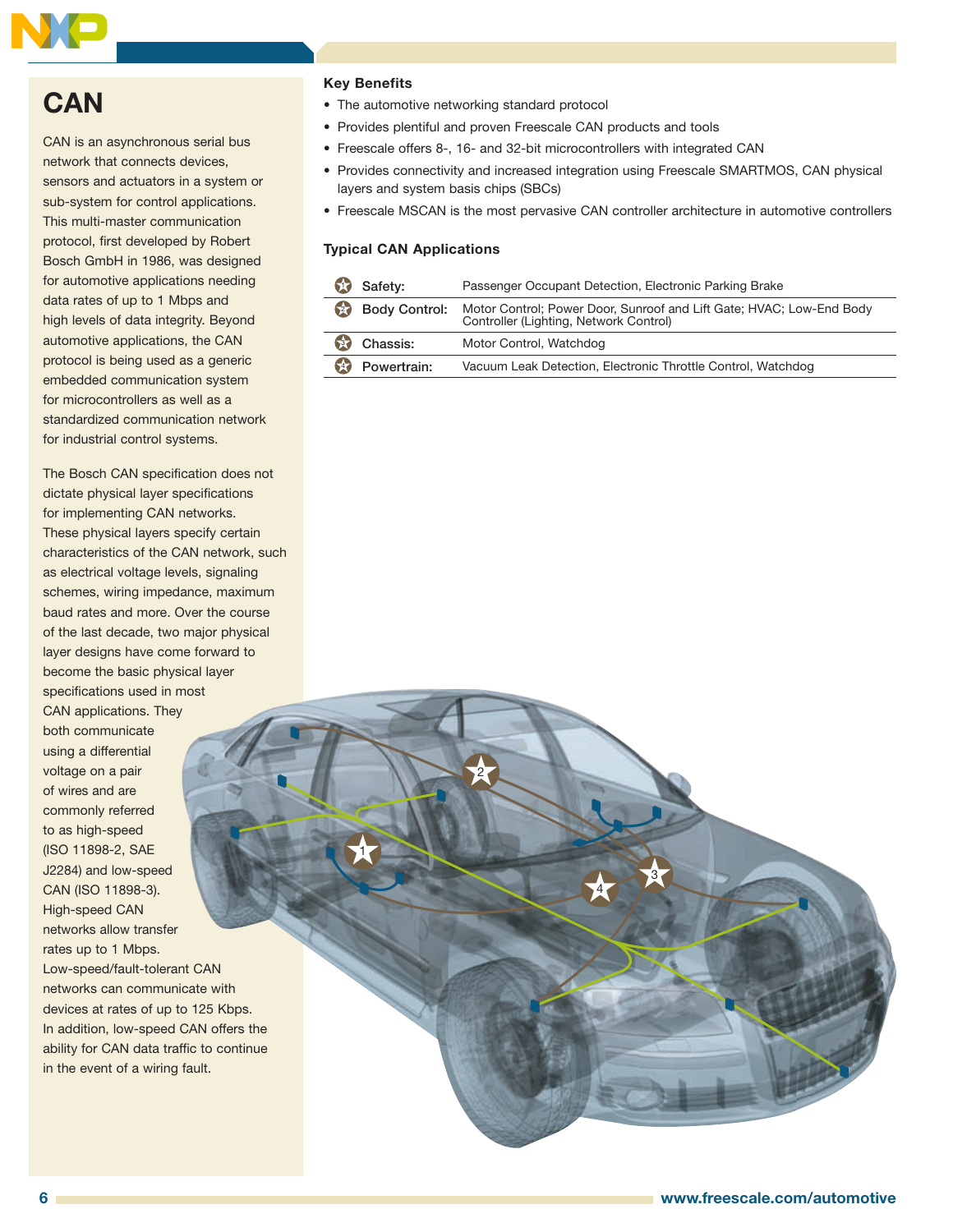

#### **Different CAN Networks Have Different Performance Needs**

To accommodate the demands of each type of CAN network, very different approaches to designing hardware and software systems must be employed to deal with variations in the nature of CAN messages on different networks. Freescale recognizes the challenges that face designers of automotive CAN devices and provides customers different hardware options to address these challenges.

Automotive CAN networks, as an example, can be divided into two distinct categories based on the nature of the traffic on the network: which are body control and powertrain.

Body control networks communicate with passenger comfort and convenience systems and deal with a wide range of message identifiers that appear in no particular order or frequency. Freescale's Scalable CAN (MSCAN) architecture is well-suited for applications where messaging can be very sporadic

and unpredictable. Messages received by MSCAN are placed in a single first-in, first-out (FIFO) storage structure. The FIFO maintains the order of received messages, allowing many messages with identical identifiers to be received in rapid succession without overflowing the receive buffers.

Powertrain networks service engine and transmission control. They deal with a low range of message identifiers, but unlike body control networks, they are predictable and appear regularly and in rapid succession. Freescale's FlexCAN™ module (CAN version 2.0 B-compliant) is well-suited for these applications where messages are very regular and predictable. The hardware module is based on the traditional mailbox, or "FullCAN," hardware architecture that offers a range of message buffers from the minimum of 16 up to a maximum of 64. When messages are received, a hardware filter match will drop each message into one of the "mailboxes" (receive buffers).

#### **Freescale's Portfolio of CAN Products**

| 8-bit CAN Microcontrollers<br>S08DZ/DV families<br>HC08AZ/GZ families  | MSCAN—CAN protocol version 2.0 A, B; standard and<br>extended data frames; receive buffers with FIFO storage<br>scheme. Enables higher-performance by improving CAN<br>message processing efficiency.                                                                                                                                                                                                                                                |  |  |
|------------------------------------------------------------------------|------------------------------------------------------------------------------------------------------------------------------------------------------------------------------------------------------------------------------------------------------------------------------------------------------------------------------------------------------------------------------------------------------------------------------------------------------|--|--|
| 16-bit CAN Microcontrollers<br>S12D/B/C families<br>S12XD/E/S families | MSCAN-CAN protocol version 2.0 A, B; standard and<br>extended data frames; receive buffers with FIFO storage<br>scheme. MSCAN in combination with the XGATE coprocessor<br>on S12X can be used to emulate FullCAN capability.                                                                                                                                                                                                                        |  |  |
| 32-bit CAN Microcontrollers<br>MPC5500 families                        | FlexCAN™—version 2.0 B-compliant standard and extended<br>data frames; hybrid mailbox and FIFO architecture; up to<br>64 flexible message buffers of 0-8 bytes data length, each<br>configurable as RX or TX, all support standard and extended<br>messages; flexible, maskable identifier filter; programmable<br>wake-up functionality with integrated low-pass filter; separate<br>signaling and interrupt capabilities for all CAN RX/TX states. |  |  |
| System Base Chip (SBC)<br>MC33742                                      | Monolithic IC combining many functions found in standard<br>microcontroller based systems, such as power management,<br>communication interface, system protection and diagnostics.                                                                                                                                                                                                                                                                  |  |  |
| <b>CAN Fault Tolerant</b><br><b>Physical Interface</b><br>MC33897      | Physical layer component dedicated to automotive<br>CAN applications.                                                                                                                                                                                                                                                                                                                                                                                |  |  |



Freescale has shipped more microcontrollers that support CAN than any other semiconductor manufacturer. As a member of the CAN in Automation (CiA) organization, we are continuing to support CAN market development and the international standardization of CAN technology.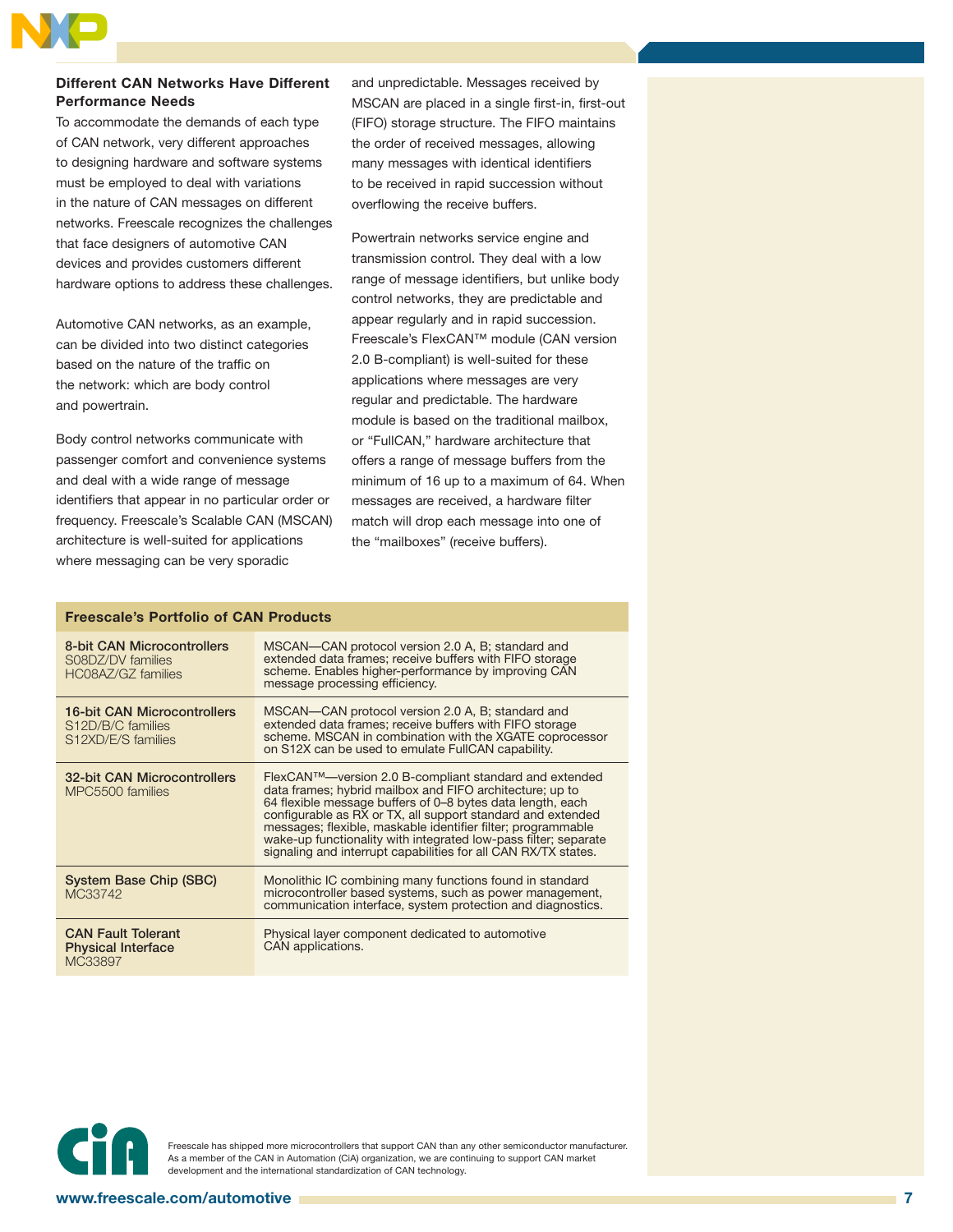### **FlexRay™**

The FlexRay Communications System is a time-deterministic communications protocol with a dual channel date rate of 10 Mbps for advanced in-vehicle control applications. It was originally developed by the founding members of the FlexRay Consortium, an industry organization that, by the end of 2005, included over 120 member companies.

The FlexRay Consortium emerged after BMW and DaimlerChrysler realized that available solutions did not meet their future needs for data throughput and determinism. In September 2000, they joined forces with Freescale and Philips and formed the FlexRay Consortium to establish FlexRay as the de facto industry standard.

The FlexRay communications protocol is designed to provide high-speed deterministic distributed control for advanced automotive applications. FlexRay's dual-channel architecture offers system-wide redundancy that meets the reliability requirements of emerging safety systems, such as brake-by-wire. The FlexRay system can also be employed as a

vehicle-wide network backbone, working in conjunction with already well-established systems, such as CAN and LIN. It can drive down costs by reducing the number of parallel CAN networks that have been used to solve bandwidth bottlenecks.

#### **Key Benefits**

- Increased network throughput
- Highly deterministic response times
- Dual channel redundancy
- System-wide synchronized time base

These benefits result in:

- Simplified vehicle network architectures
- Increased enhanced control intelligence
- Reduced wiring requirements
- Reduced weight of networked subsystems
- Distributed computing through a global time clock
- Electromechanical systems (X-by-wire) replacing hydraulic components

The combination of all these benefits enables next-generation vehicle designs that are safer, more intelligent, more reliable, more environmentally friendly and offer an improved overall driving experience.

#### **Typical FlexRay Applications**

|     | Wheel Node:<br>Fail-Safe, Low to Medium Performance (S12XF Family MCU) |                                                       |
|-----|------------------------------------------------------------------------|-------------------------------------------------------|
| 627 | Body Control<br>Module (BCM):                                          | High Performance, Low Power (MPC5510 Family MCU)      |
| 637 | X-by-Wire<br>Master:                                                   | Highest Level of Fault Tolerance (MPC5560 Family MCU) |

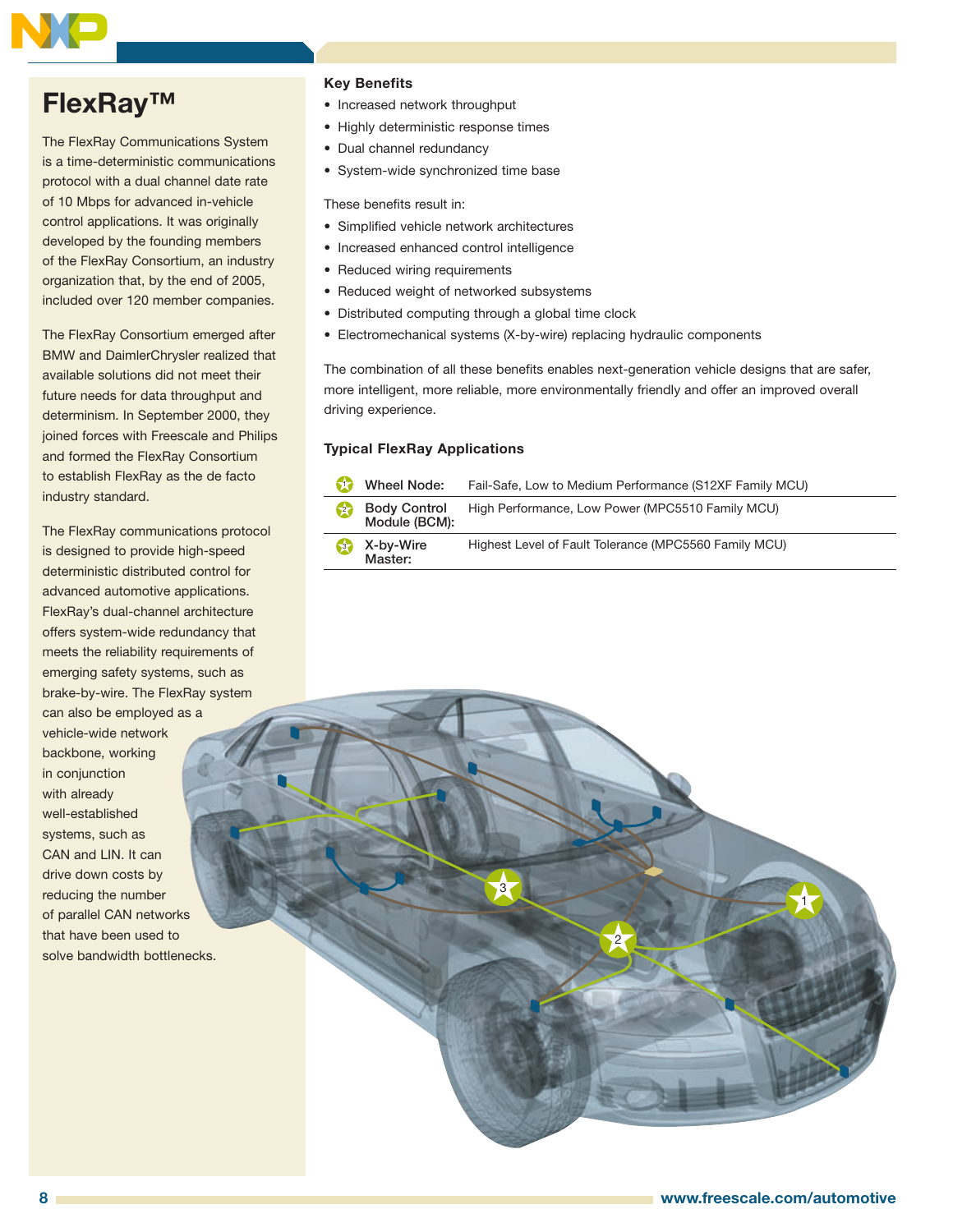

#### **Freescale FlexRay Controllers and Microcontrollers**

| FlexRay™ Enabled Product Family | <b>Target Applications</b>                       |
|---------------------------------|--------------------------------------------------|
| MFR4300                         | Paired with External MCU                         |
| S <sub>12</sub> XF              | 16-bit Wheel/Corner Nodes                        |
| MPC5510                         | 32-bit Body, Chassis Control                     |
| <b>MPC5560</b>                  | 32-bit Engine Control, Safety or Chassis Control |

#### **Example FlexRay Networking Map**



#### **Freescale FlexRay Implementation**

In 2004, Freescale introduced the industry's first stand-alone FlexRay controller, the MFR4100, which has been followed by the more advanced MFR4200 and MFR4300. These FlexRay controllers can be paired with existing 16- or 32-bit MCUs to enable communications over a FlexRay network. In addition, we now offer 16- and 32-bit MCUs with integrated FlexRay controllers.

Processing the large amount of data circulating on the FlexRay network is a key challenge. Freescale's innovative solutions include the S12X 16-bit processor and MPC5500 family of 32-bit processors built on Power Architecture™ technology. The S12X family incorporates an XGATE coprocessor to off-load certain tasks from the main CPU, resulting in higher overall performance levels. The MPC5500 family connects the FlexRay controller directly to the internal crossbar switch for efficient data processing transfers within the device.

By offering a selection of stand-alone and integrated solutions, we give our customers a number of options to help them make smarter integrated active safety systems. Freescale continues to invest in our FlexRay portfolio to provide next-generation automotive solutions for future in-vehicle applications.



As a founding member of the FlexRay Consortium, Freescale Semiconductor is positioned to help car manufacturers make smarter, faster and more reliable active safety systems. Freescale has made it a priority to proliferate this network protocol and is the first manufacturer to offer stand-alone and integrated FlexRay devices.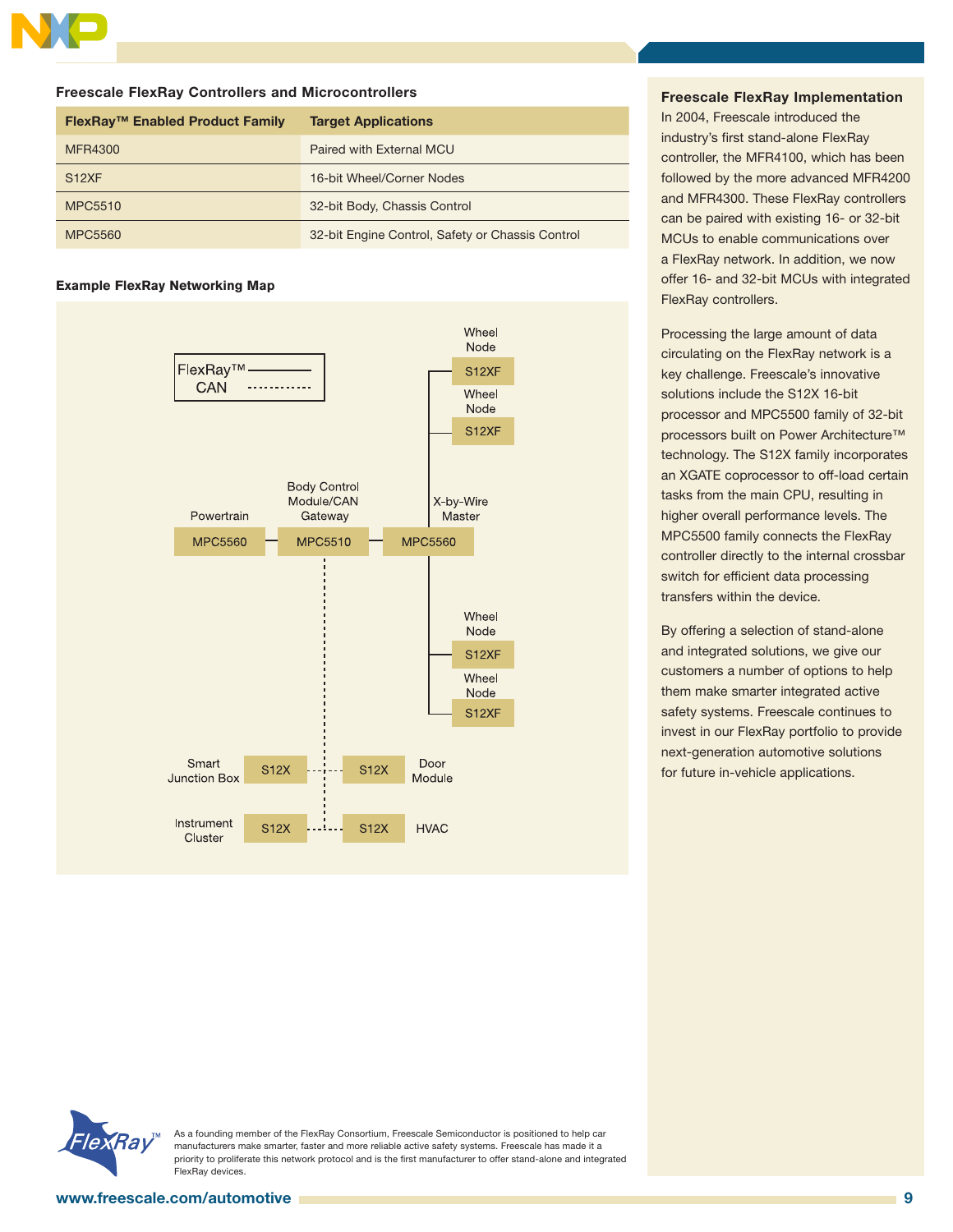

### **Radio Frequency**

Radio frequency (RF) communications can provide additional vehicle functionality and driver convenience, enabling a wide variety of safety and comfort features, including:

- Remote keyless entry (RKE)
- Passive entry (PE)
- Tire pressure monitoring systems (TPMS)
- Vehicle immobilization systems

Freescale's system-level approach to vehicle access and remote control is the key to new levels of driver convenience and security. Our solutions bring together all the components needed for automotive access and remote control applications with optimal system partitioning. Our extensive product portfolio includes industry-leading microcontrollers, analog and RF products, application-enabling encryption software and tire pressure monitoring sensors.

As the leading automotive semiconductor manufacturer, Freescale understands the challenges that different regional standards can bring. Our broad portfolio offers the flexibility to meet the needs

of engineers designing RF control applications worldwide. Specifically, our chipsets and system solutions can handle both the frequency band and modulation differences among the US, Europe and Asia/Pacific regions.

#### **RKE Systems**

RKE systems make it possible to unlock doors and release trunk latches remotely using a key fob or other similar device. Many include some security functionality, such as anti-theft alarms, remote start and panic buttons. Freescale was an early pioneer in RKE system development and is now the first to offer an integrated low-voltage microcontroller with embedded RF for RKE applications developers.

#### **Passive Entry Systems**

A passive entry system requires no specific user action, such as inserting a key in a lock, for secure vehicle entry. Freescale is paving the way for new applications in hands-free passive entry by developing complete system-level solutions with optimized hardware and software partitioning.

#### **Typical RF Applications**

| Access and<br><b>Remote Control:</b> | Remote Keyless Entry, Passive Entry, Two-Way Keyless Entry |
|--------------------------------------|------------------------------------------------------------|
| <sup>2</sup> Safety:                 | Tire Pressure Monitoring Systems                           |

| <sup>3</sup> Security: | Vehicle Immobilization Systems |
|------------------------|--------------------------------|
|                        |                                |

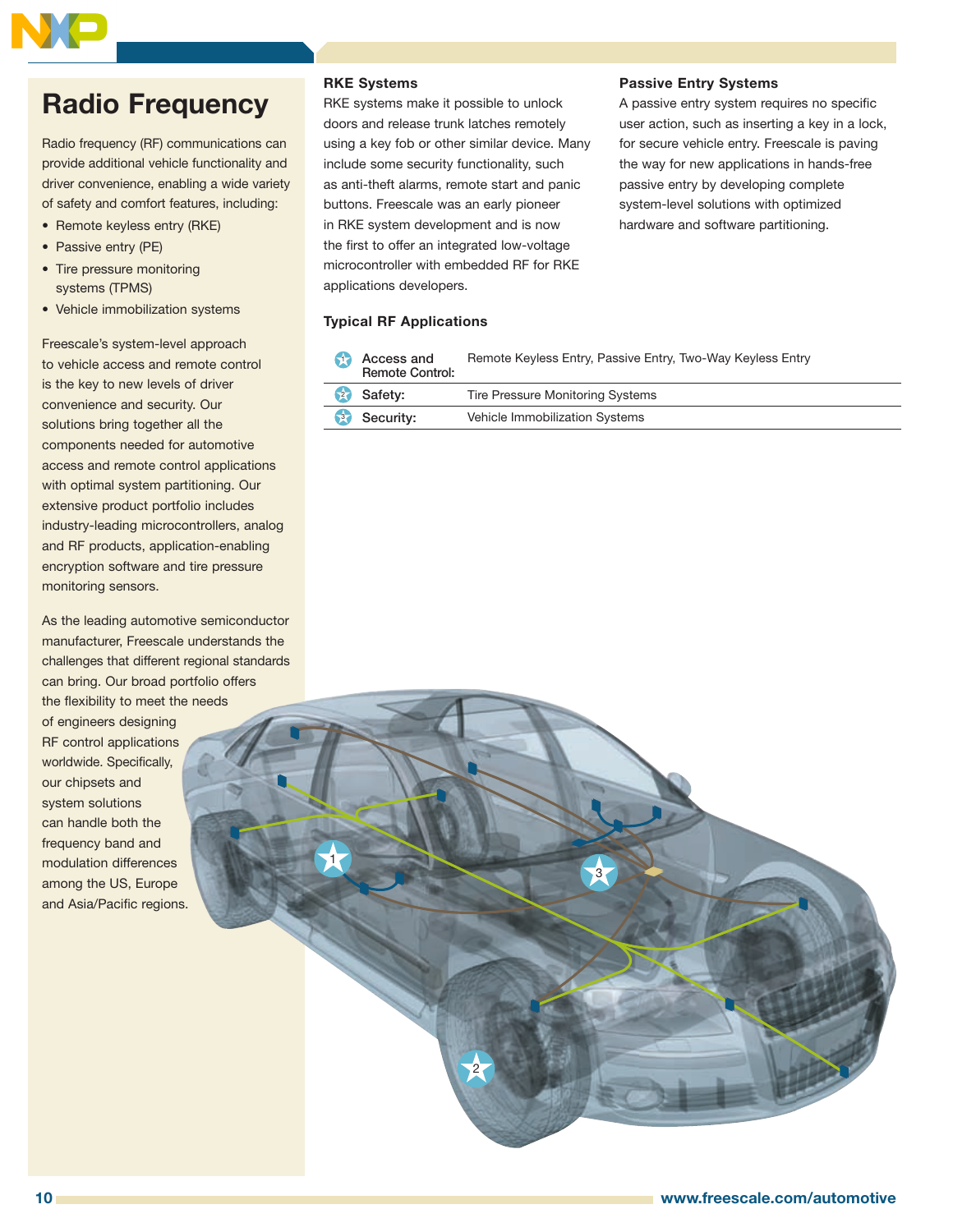

#### **Regional Variations in RF Transmission Frequencies Used**

| Region       | <b>Frequency Band</b> | Modulation                          |
|--------------|-----------------------|-------------------------------------|
| US           | 315 MHz. 434 MHz      | Amplitude or frequency shift keying |
| Europe       | 434 MHz, 868 MHz      | Amplitude or frequency shift keying |
| Asia/Pacific | 304 MHz, 315 MHz      | Amplitude or frequency shift keying |

#### **Typical Tire Pressure Monitoring System (TPMS) Architecture**



#### **Typical Remote Access System**



#### **Products Suitable for Vehicle RF Systems**

| <b>Features</b>                | MC33493                             | MC33596                            | MC33696                            | MC33690                             |
|--------------------------------|-------------------------------------|------------------------------------|------------------------------------|-------------------------------------|
| <b>Product Type</b>            | Transmitter                         | Receiver                           | Transceiver                        | <b>TAG Reader</b>                   |
| Frequency                      | 315/434/868/915 MHz                 | 304-915 MHz                        | 304-915 MHz                        | 125 KHz                             |
| <b>Operating Temp</b><br>Range | $-40^{\circ}$ C to $+125^{\circ}$ C | $-40^{\circ}$ C to $+85^{\circ}$ C | $-40^{\circ}$ C to $+85^{\circ}$ C | $-40^{\circ}$ C to $+125^{\circ}$ C |
| Data Rate (max)                | 11 Kbps                             | 20 Kbps                            | 20 Kbps                            | 8 Kbps                              |
| <b>Tx Output Power</b>         | 5 dBm                               | N/A                                | 7 dBm                              | 150 mA                              |
| <b>Tx Current</b>              | 4.4 mA                              | N/A                                | $13.5 \text{ mA}$                  | N/A                                 |
| <b>Rx Sensitivity</b>          | N/A                                 | $-108$ dBm                         | $-108$ dBm                         | 8 mV                                |
| <b>Rx Current</b>              | N/A                                 | $9.2 \text{ mA}$                   | $9.2 \text{ mA}$                   | $1.5 \text{ mA}$                    |
|                                |                                     |                                    |                                    |                                     |

#### **Vehicle Immobilization Systems**

More and more automotive manufacturers worldwide are incorporating anti-theft vehicle immobilization technology into their designs. As a result of European commission directive number 74/61/EEC, European automakers have been mandated to include immobilization systems in all new vehicles because European insurance companies now require them as a coverage condition. This trend is expected to become the de facto standard for the entire auto industry in just a few short years. Our vehicle access control solutions offer quick design-in solutions by combining microcontrollers, tag readers, transmitters and receivers into one RKE and vehicle immobilization system.

#### **TPMS**

Freescale's innovative automotive technologies address a steadily growing need for reliable semiconductor solutions that live up to today's high engineering standards. For example, our TPMS wheel module products are designed to conform to the Federal Motor Vehicle Safety Standard (FMVSS138) and existing car manufacturer requirements throughout the world. They offer a high level of functional integration by combining the following into a single, 20-pin, small-outline, wide body package (SOIC 20 WB):

- Low-power surface micromachined capacitive pressure sensor
- 8-bit MCU
- Motion detector
- RF transmitter
- LF receiver

To provide greater flexibility for automotive designers and greater convenience for their customers, our system-in-a-package device integrates seamlessly with existing RF receivers.